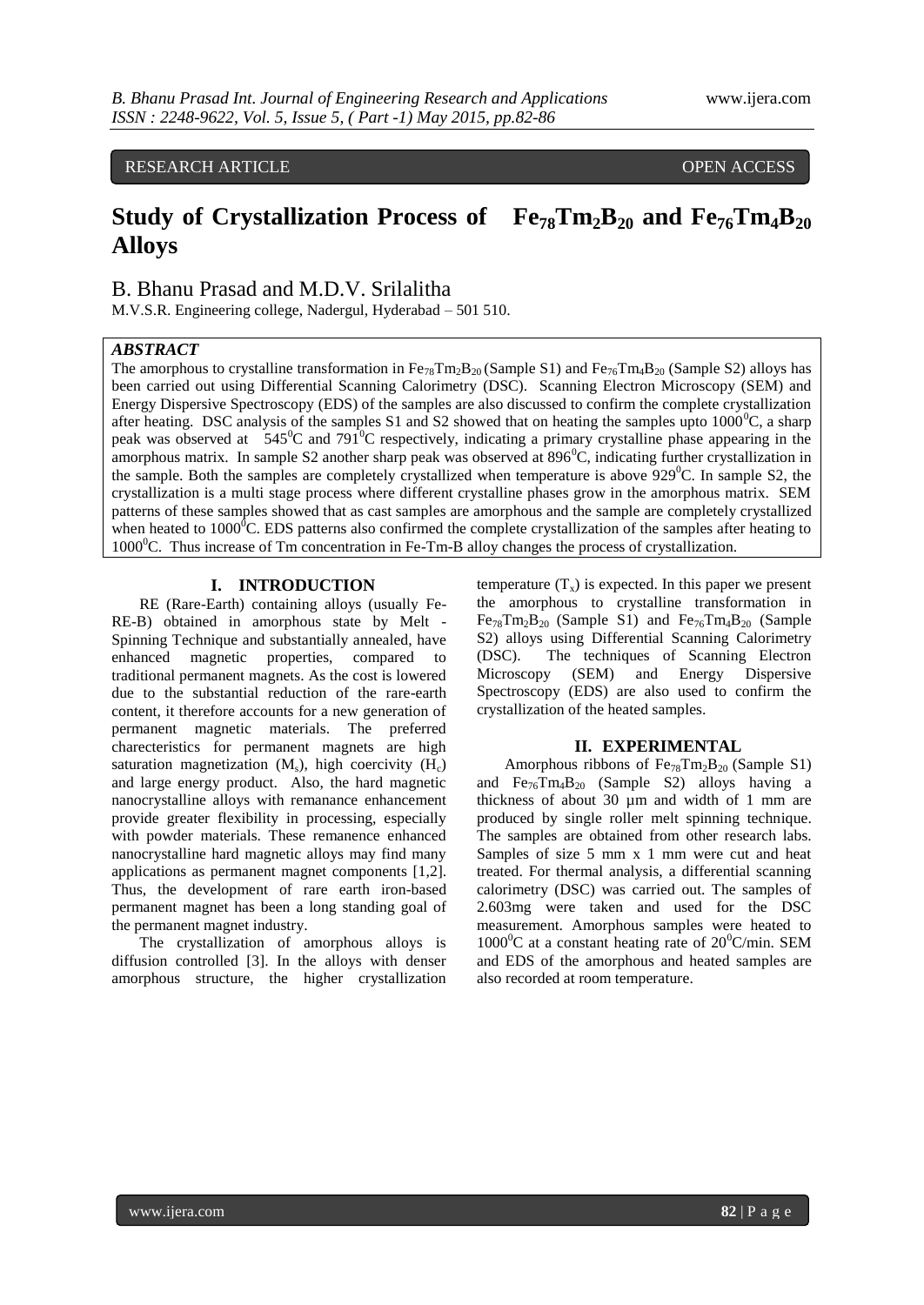

Figure 1 DSC curve of Amorphous  $Fe_{78}Tm_2B_{20}$  alloy at a heating rate of  $20^0$ C/min.

Figure 1 shows the DSC curve of fresh amorphous  $Fe_{78}Tm_2B_{20}$  alloy in the temperature range  $30^0C - 1000^0C$  at a heating rate of  $20^0C/\text{min}$ . The DSC curve shows a sharp peak at  $545^{\circ}$ C and a broad hump with a small sharp peak in the temperature range  $800^{\circ}$ C - 1000<sup>°</sup>C. The first sharp peak at  $545^{\circ}$ C shows phase transformation from amorphous to crystalline indicating the primary crystallization of the amorphous sample where a primary crystalline phase α-Fe may grow in the amorphous matrix. The broader curve with a small sharp peak may indicate secondary crystallization of the sample after which the sample is completely crystallized. A detailed study on the confirmation of the phases in the primary and secondary crystallization of the sample will be reported later.

Figure 2 shows the DSC curve of fresh amorphous  $Fe_{76}Tm_4B_{20}$  alloy in the temperature range  $30^0C - 1000^0C$  at a heating rate of  $20^0C/\text{min}$ . DSC analysis showed that on heating the sample upto  $1000^{\circ}$ C, a sharp peak was observed at 791 $^{\circ}$ C, indicating a primary crystalline phase appearing in the amorphous matrix. Another sharp peak was observed at  $896^{\circ}$ C showing further crystallization of the sample. Minor peaks are observed at  $853^{\circ}$ C and at  $929^0$ C. The sample is completely crystallized at 929<sup>°</sup>C. Thus, in amorphous  $Fe_{76}Tm_4B_{20}$  alloy, the crystallization is a multi stage process where different crystalline phases may grow in the amorphous matrix. The crystallization process is thermally activated and generally proceeds in various stages. Thus increase of Tm concentration in Fe-Tm-B alloy changes the process of crystallization.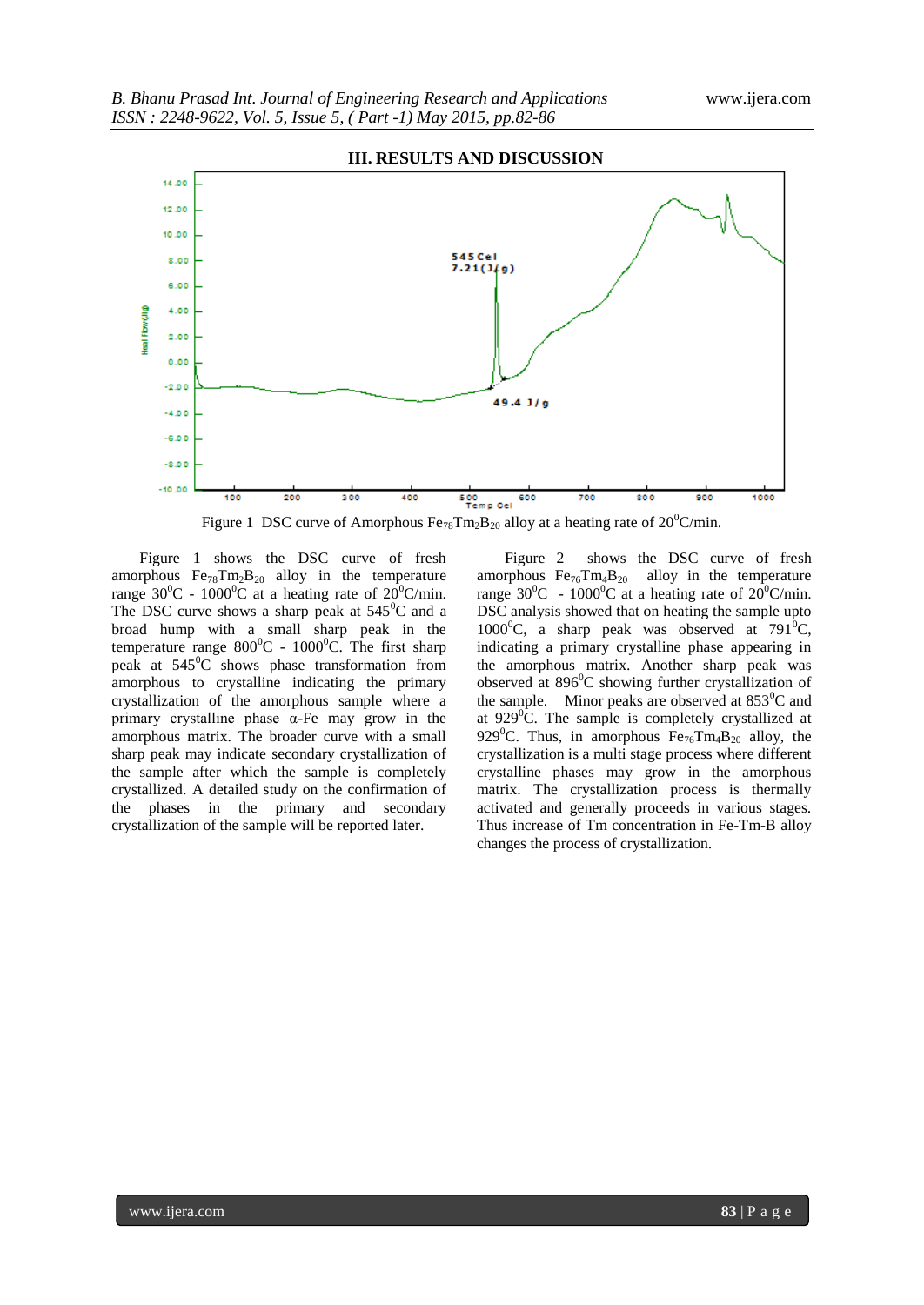





Fig. 5 SEM photo of the as cast sample (S2) Fig. 6 SEM photo of the heated sample (S2)



Fig. 3 SEM photo of as cast sample (S1) Fig. 4 SEM photo of heated sample (s1)



Figures 3 and 4 show SEM micrographs of the as cast (fresh) and heated samples of  $Fe_{78}Tm_2B_{20}$  (Sample S1) respectively. Fig. 3 shows that the sample is amorphous. Fig. 4 shows that the sample is crystallized. Similarly, figures 5 and 6 show SEM micrographs of as cast and heated samples of  $Fe_{76}Tm_4B_{20}$  (Sample S2).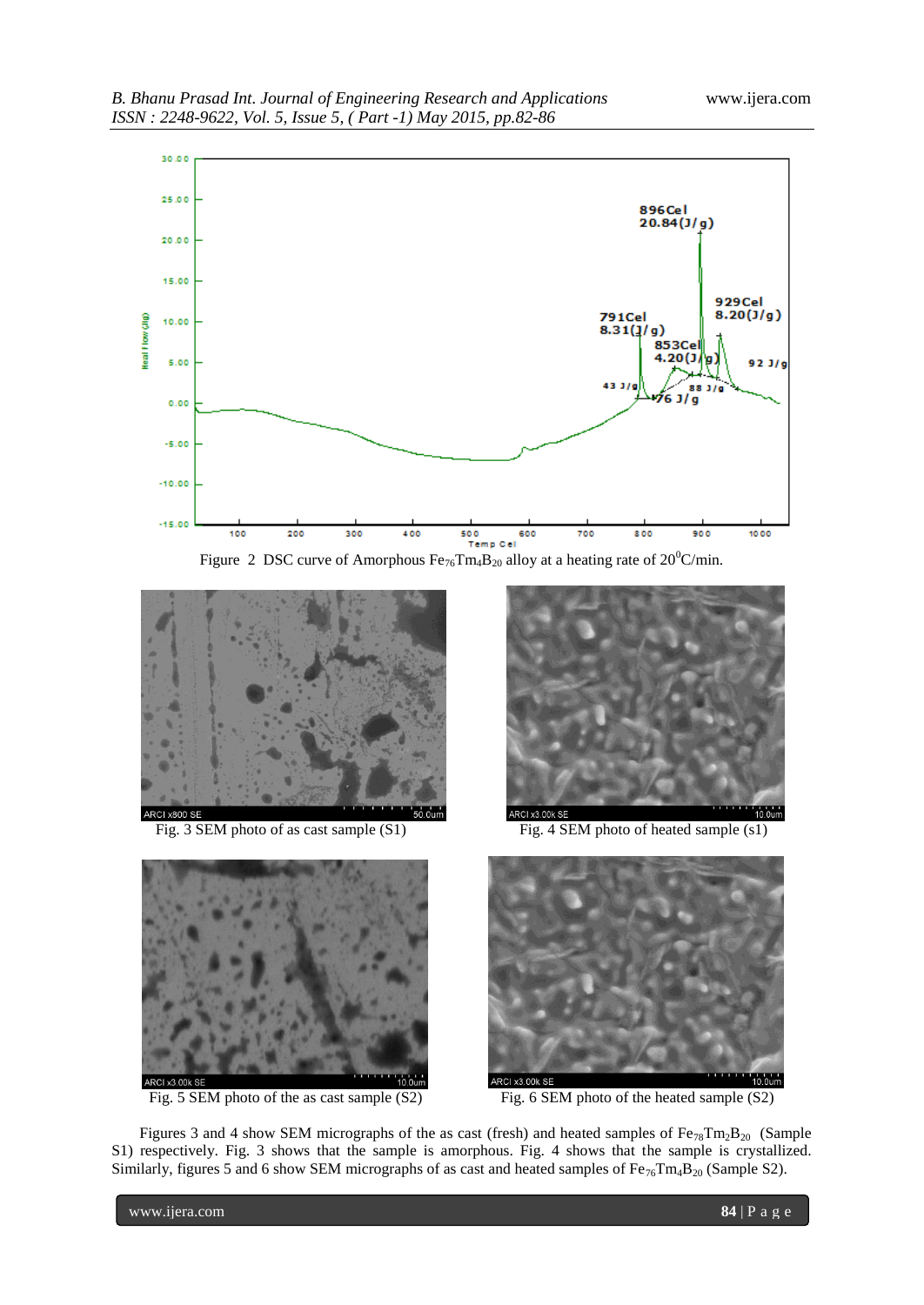

Base(675)





Fig. 7 EDS photo of the sample (S1) Fig. 8 EDS spectrum of the sample (S1) Before heating before heating



Fig. 9 EDS photo of the as cast sample (S2) Fig. 10 (a)EDS spectra of the as cast sample(S2)



Fig. 10 (b)EDS spectra of the as cast sample (S2)

**Base(678)**